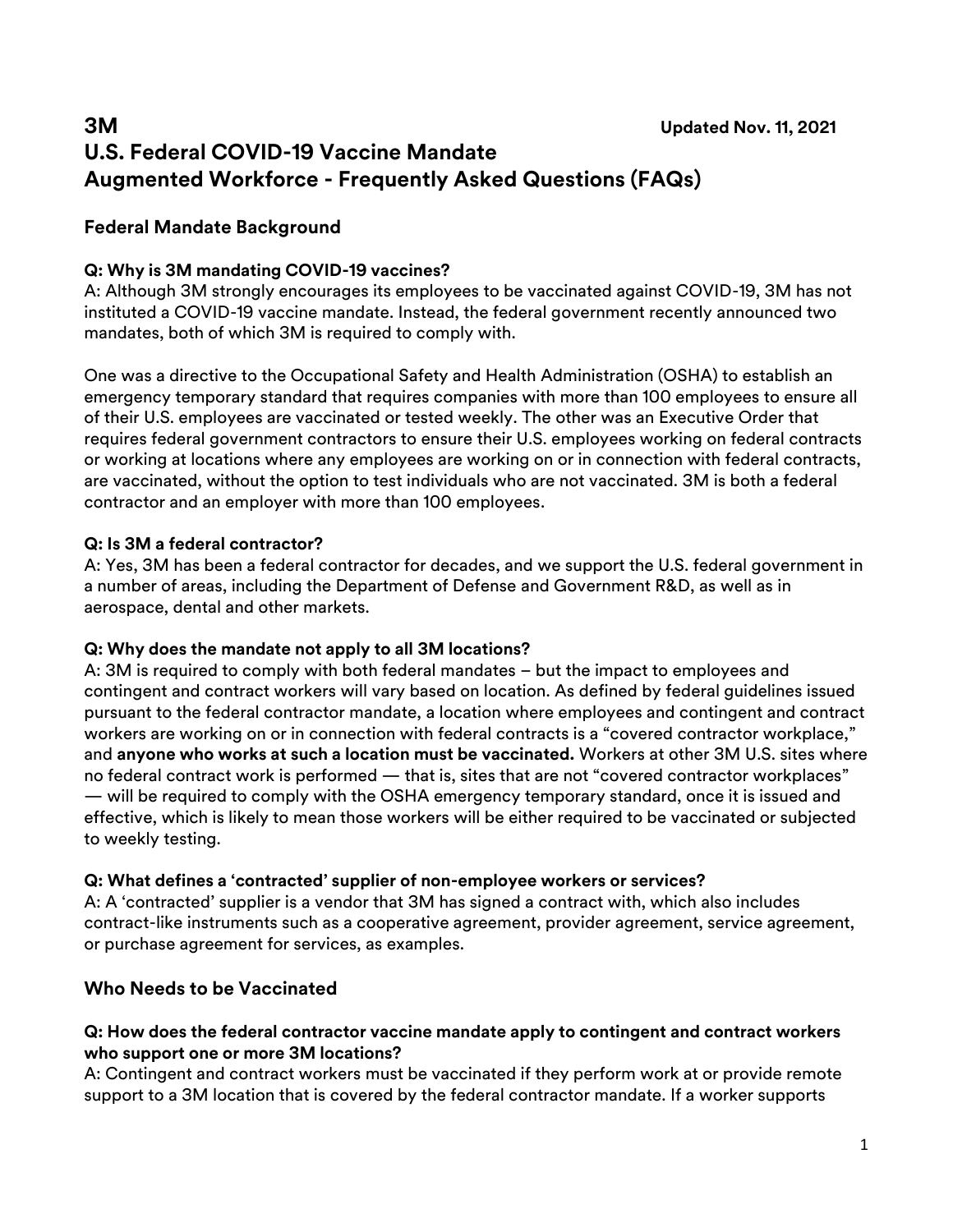more than one 3M location, is based out of a location that is not covered by the federal contractor mandate but supports one or more other locations that are covered, the worker will need to be vaccinated.

## **Q: Does the vaccine mandate apply to all employees of the contingent or contract worker company, or just those assigned to 3M?**

A: Contingent or contract workers who are assigned to, or work at a 3M site to perform contracted services must comply with the vaccine mandate. 3M will flow the federal vaccine mandate contract clause down as applicable to covered contractors who must manage the application of the clause within their organizations as appropriate.

#### **Q: How does the vaccine mandate apply to contingent and contractor workers who periodically visit a 3M location?**

A: Contingent and contract workers who periodically visit a 3M location for less than 4 hours per week would be considered visitors and must follow 3M COVID-19 workplace safety protocols for that 3M location. If however, they work at a covered 3M site on a more regular basis, work with 3Mers more than 4 hours per week, they must follow the vaccine guidance for that site.

## **Q: Are non-employee workers who come on-property but don't go into buildings included in the federal vaccine mandate?**

A: 3M non-employee workers periodically visiting a 3M covered site providing services, who are on site less than 4 hours per week, are not working directly with 3M employees, and their work does not directly support a federal contract are required to follow all local site COVID-19 safety protocols. Examples include: lawn service, waste pick up, and truck drivers (unless directly supporting a federal contract).

## **Q: Are non-employee workers who are assigned to a 3M site that is covered by the federal COVID-19 vaccine mandate, but work 100% remotely, included?**

A: Workers supporting a covered direct federal contract who provide services as a **subcontractor** need to be vaccinated. Service workers that are **not subcontractors** who work 100% remotely, are not covered by the clause. Examples include: remote contingent workers, remote consultants, remote service providers.

# **Q: Does the vaccine mandate flow down to 3M suppliers who package output from a plant that is included in the mandate (i.e.: flexible packagers and converters)?**

A: If the supplier is providing 3M a service, for example, packaging a product that is made in our plant, then they are included in the mandate. If they are providing 3M with product, then the clause will not be flowed down to them.

# **Q: Does the federal COVID-19 vaccine mandate apply to outsourced manufacturing locations?**

A: No, as subcontractors of products, they are not included in the guidance. If the outsourced manufacturer is also a subcontractor of services in support of a 3M federal contract, the nonemployee workers who are working under that contract are included in the vaccine mandate.